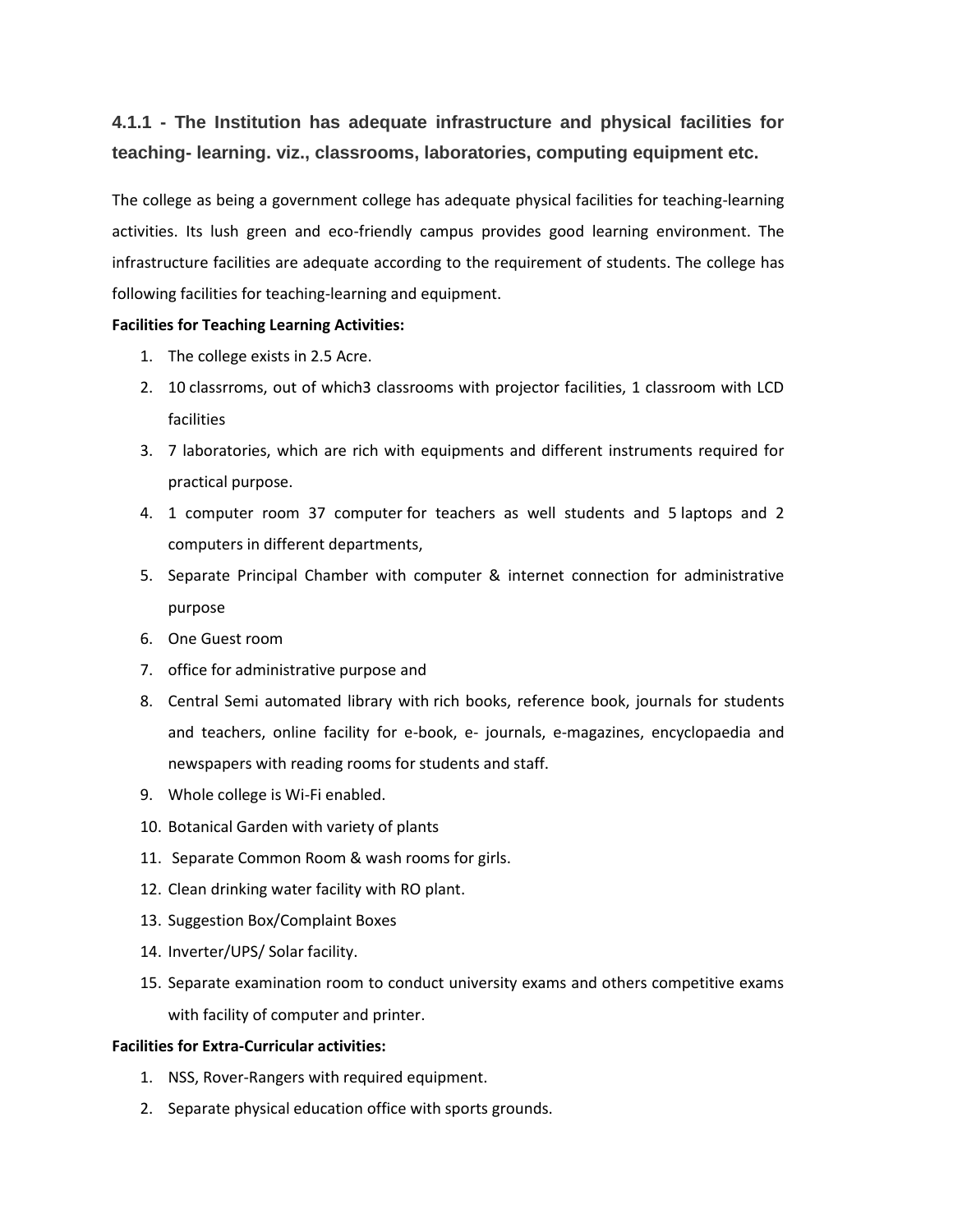## College Campus:



Sport Ground



Zoology Lab Cum Lecture Hall with Projector Facility



Botany Lab cum Lecture Hall with Projector Facility